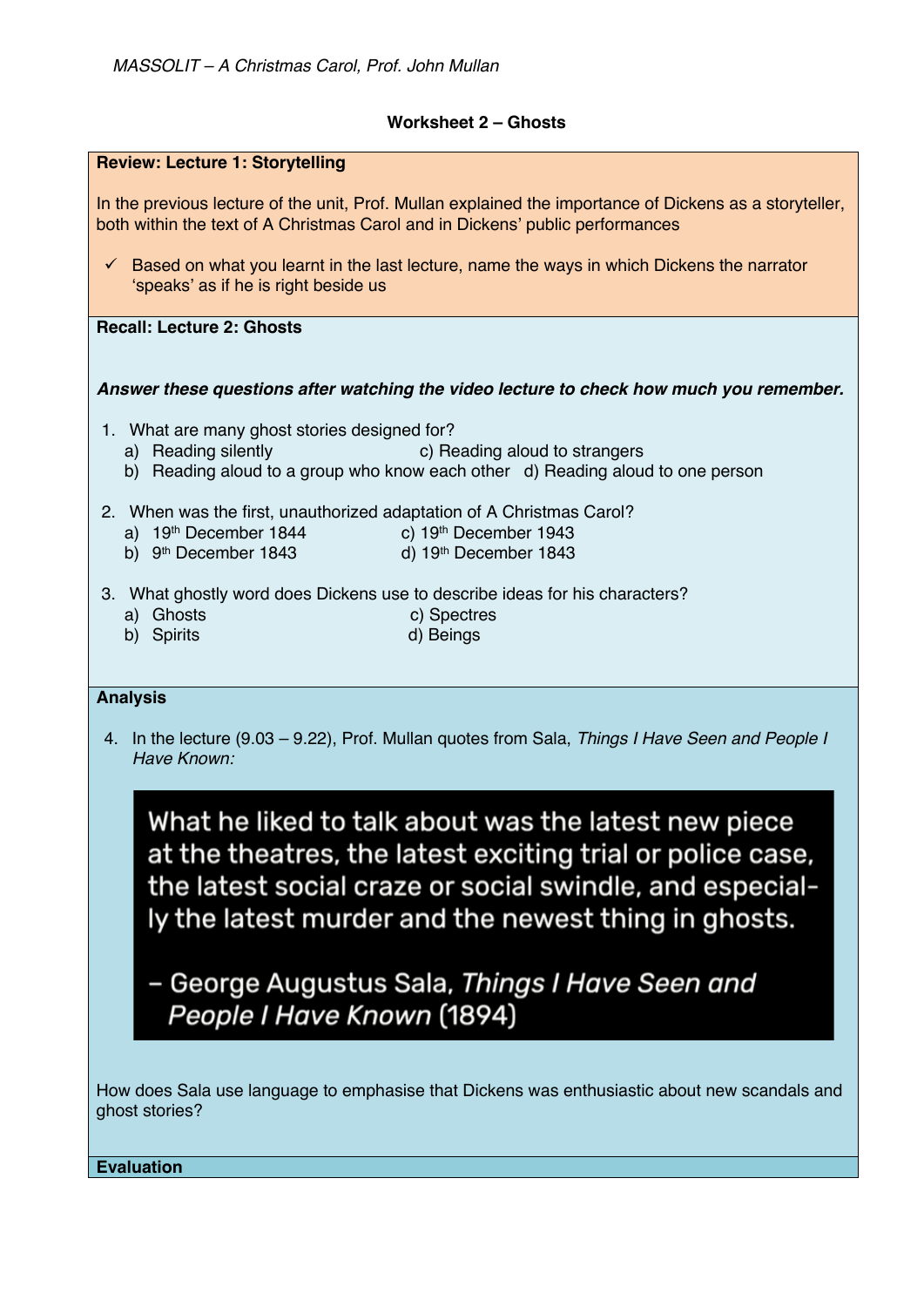5. In the lecture (9.03 – 9.22), Prof. Mullan quotes from *Dickens, All year Round, 21 March 1863:* In this extract, Dickens argues against the practice and tricks of Spiritualism:

They must by no means believe that Conjuring and Ventriloquism are old trades. They must disbelieve all Philosophical Transactions containing the records of painful and careful inquiry into now familiar disorders of the senses of seeing and hearing, and into the wonders of somnambulism, epilepsy, hysteria, miasmatic influence, vegetable poisons derived by whole communities from corrupted air, diseased imitation and moral infection.

## - Dickens, All The Year Round, 21 March 1863

## *Using the glossary to help you*:

- a) Explain in your words what Dickens thought Spiritualists did in order to trick their audiences.
- b) Explain in your own words what Dickens thought were the true causes of strange sightings or behavior

Challenge: What is the difference between the Spiritualists and Dickens' ghost story?

Extra Challenge: Read the first two paragraphs of Prof. Mullan's article for the British Library: *Ghosts in A Christmas Carol* and explain how Dickens used ghosts to mix the 'terrible and the comic'

## **Glossary**

- **Conjuring:** *the performance of tricks which are seemingly magical, typically involving sleight of hand: "a conjuring trick"*
- **Corrupted:** *to change (something) so that it is less pure or valuable: "He's convinced that the Internet is corrupting [=ruining] the English language."*
- **Disorder:** *an illness or condition that disrupts normal physical or mental functions: plural noun: disorders: "skin disorders"*
- **Epilepsy:** *a central nervous system (neurological) disorder in which brain activity becomes abnormal, causing seizures or periods of unusual behavior, sensations and sometimes loss of awareness.*
- **Miasma:** *a heavy vapor or atmosphere that was thought to cause disease: "A miasma of pollution hung in the air above Mexico City."*
- **Somnambulism:** *sleepwalking: "She would have liked to wake up from her somnambulism to find herself back in bed."*
- **Spiritualism:** *a system of belief or religious practice based on supposed communication with the spirits of the dead, especially through mediums: "He used a spiritualist to reach the dead."*